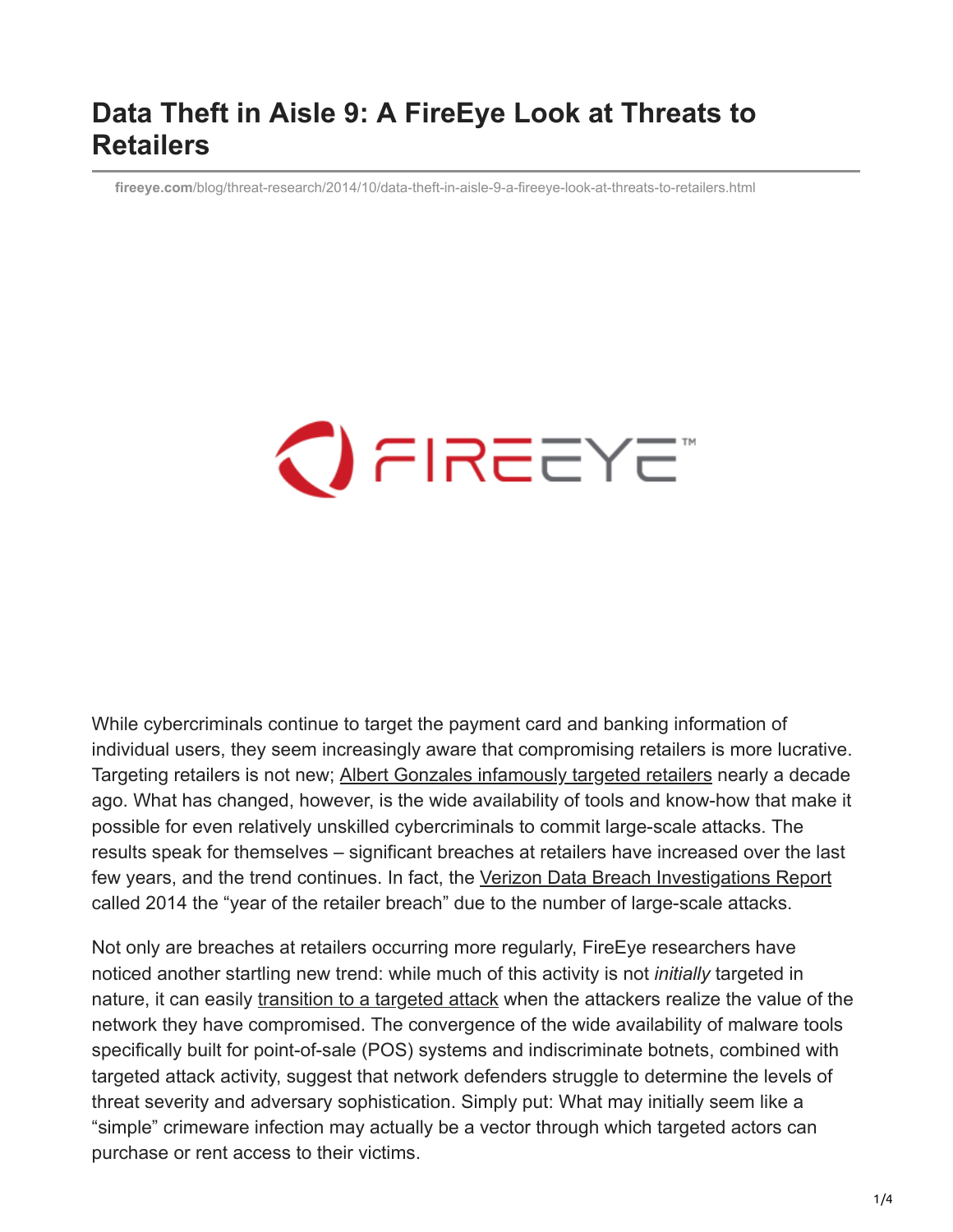#### **POS Malware: A History Lesson**

Since 2013 we have seen a dramatic increase in the number of malware threats specifically focused on POS systems. This uptick is like any other market dynamic — there's a lot of data residing in retailers' networks, and threat actors are adapting and evolving to take advantage of what's at stake. Robust underground markets and an enterprise-like cyber criminal ecosystem enable threat actors to develop and trade their wares. What follows is a summary of some of the most major POS malware families and their similarities:

Backoff POS – The Backoff attacks were publicly disclosed in July 2014 but the campaign itself was active in October 2013. The attackers reportedly brute forced remote desktop servers and installed the Backoff malware. Backoff is capable of extracting payment card data by scraping memory, and exfiltrating data over HTTP. Backoff's Command-and-Control (C2) servers are connected to servers used to host Zeus, SpyEye and Citadel, suggesting **[Backoff may be connected](https://www.us-cert.gov/ncas/alerts/TA14-212A) to a broader series** of attacks.

BrutPOS – The BrutPOS malware was documented in July 2014. This botnet scans specified ranges of IP addresses for remote desktop servers and if a POS system is found, the attackers may deploy another variant that scans the memory of running processes to extract payment card information. [BrutPOS exfiltrates data over FTP.](https://www.fireeye.com/blog/threat-research/2014/07/brutpos-rdp-bruteforcing-botnet-targeting-pos-systems.html)

Soraya – The Soraya POS malware was disclosed in June 2014. It iterates through [running processes and accesses memory to extract payment card data. Soraya also](http://www.arbornetworks.com/asert/2014/06/the-best-of-both-worlds-soraya/) has form-grabbing capabilities and exfiltrates data over HTTP.

Nemanja – The details of the Nemanja were disclosed in May 2014 and the botnet is believed to have been active throughout 2013. The attackers compromised an array of POS machines worldwide running a variety of POS software. The attackers were reportedly directly engaged in the production of fake payment cards and money laundering using mobile POS solutions.

JackPOS – The JackPOS malware was reported in February 2014 and was reportedly originally spread using "drive-by" download attacks. The malware, which appears to be [somewhat related to the Alina malware, is capable of scraping memory to acquire](http://blog.spiderlabs.com/2014/02/jackpos-the-house-always-wins.html) payment card data and exfiltrate it over HTTP. JackPOS is now widely available on underground forums and is used by a variety of actors.

Decebal – The [Decebal POS malware](http://about-threats.trendmicro.com/us/malware/TSPY_DECBAL.A) was first reported in January 2014. The malware enumerates running processes and extracts payment card information, which is then exfiltrated over HTTP.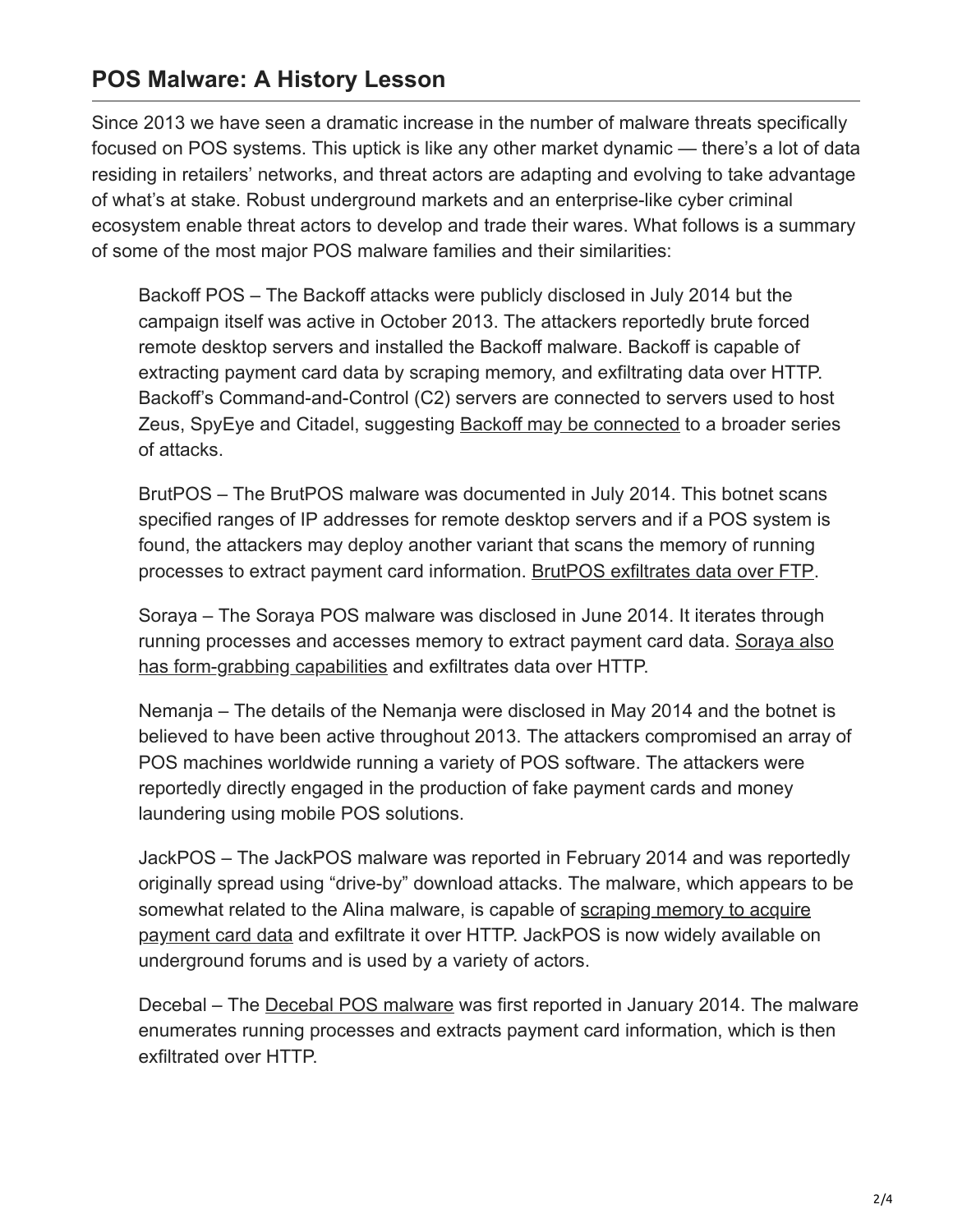ChewBacca – The ChewBacca malware was first disclosed in December 2013. This malware enumerates running processes and accesses memory to extract information using two regular expressions that match payment card data formats. This malware uses the [Tor anonymity network for data exfiltration.](http://securelist.com/blog/incidents/58192/chewbacca-a-new-episode-of-tor-based-malware/)

BlackPOS – The [BlackPOS malware](http://www.pcworld.idg.com.au/article/457588/researchers_find_new_point-of-sale_malware_called_blackpos/), sold on underground forums by an individual believed to be "ree4," was first reported March 2013 and is now widely available. This malware, which has a variant also known as KAPTOXA, scrapes memory to obtain payment card data. This data is typically transferred to a local staging point and then exfiltrated using FTP. The malware is best known for its reported role in several highly publicized breaches.

Alina – The [Alina POS malware](http://www.kernelmode.info/forum/viewtopic.php?f=16&t=1756&start=40#p18006), first disclosed in February 2013, is believed to have been [developed by the same actor](http://www.xylibox.com/2013/06/whos-behind-alina.html), known as "dice," who developed the Dexter POS malware. This malware has been [reportedly distributed via Citadel botnets](http://www.xylibox.com/2013/10/inside-malware-campaign-alina-dexter.html). The Alina POS malware iterates through running processes (except those on a blacklist) and dumps the memory, looking for [payment card data before exfiltrating it over HTTP.](http://blog.spiderlabs.com/2013/05/alina-shedding-some-light-on-this-malware-family.html) While this malware initially was used by a select few, it was subsequently sold on underground forums.

vSkimmer – The vSkimmer malware was first disclosed in January 2013. It is available on a variety of [underground forums](http://www.xylibox.com/2013/01/vskimmer.html) and is used by multiple threat actors. The malware [iterates through running processes and accesses memory to extract payment card](http://blogs.mcafee.com/mcafee-labs/vskimmer-botnet-targets-credit-card-payment-terminals) information. The data is exfiltrated over HTTP.

Dexter – The Dexter POS malware was first disclosed in December 2012 and is believed to have been developed by an actor known as "dice," (who may also have been involved with the development of the Alina POS malware); the actual use of the [tool has been connected to an individual known as "Rome0". The malware iterates](http://volatility-labs.blogspot.ca/2012/12/unpacking-dexter-pos-memory-dump.html) through running processes, accesses memory looking for payment card data, and exfiltrates it over HTTP.

Most of these malware families use a similar approach of enumerating running processes and using pattern matching to extract payment card information from running processes. However, in at least one case, a BlackPOS variant was configured to only access a specific process. This not only makes it less noisy, but indicates that the attackers knew what process to target on the compromised system. This development, along with some hardcoded network paths and usernames, may indicate specific targeting by the attackers.

#### **Indiscriminate vs. Targeted Attacks**

While some malware appears to have been used exclusively by particular threat actors, some variants are now widely available. In many cases, it appears that the POS-specific malware was used as a "second stage" attack, while the initial vector remains unclear. In the